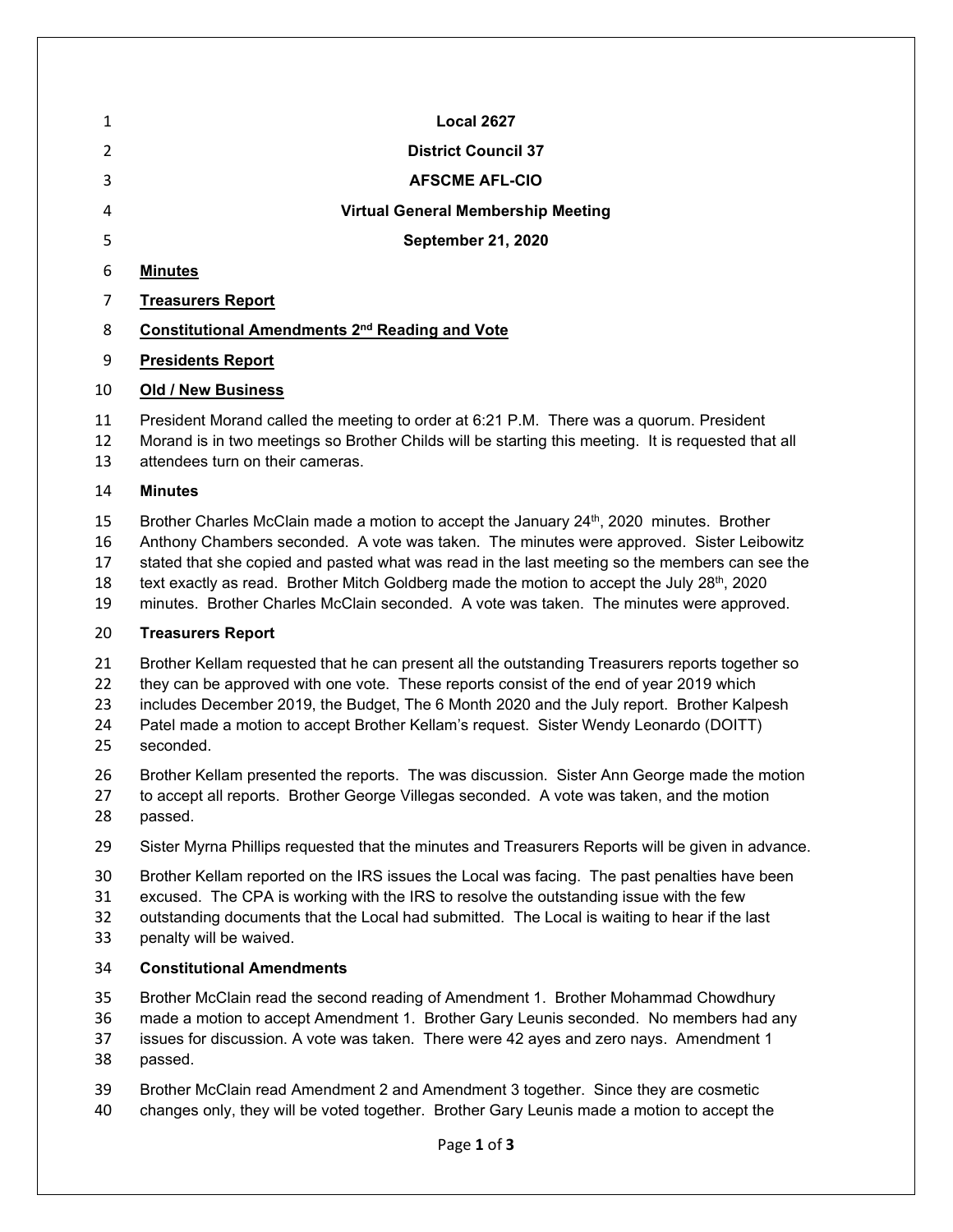Constitutional Amendments 2 and 3. Sister Marie Jeremie seconded. No members had any

questions or discussion. A vote was taken. There were 42 -ayes and 1nay. Amendments 2 and

3 passed.

## **President's Report**

 President Morand addressed the membership regarding layoffs. HHC and Transit are exempt Mayoral Agencies will take a hit. Layoff lists can come out as early as this week. Since many DC37 members do not make a high salary, it can be an unfair number of members leaving. Currently there are no official numbers. The City sent off layoff manuals to the Agencies. It is the Agencies responsibility to inform the members. If you get the layoff letter you are in danger and you should contact the Local. The Union has 30 days to fight for you. Armena Black is the new Council Rep for Mayorals and Culturals. Lei Lei is still the Rep for CUNY. Alvin Williams in now is no longer a rep. He is now in Safety & Health. The new Director of White Collar, David Boyd, replaced Tyler Hemmingway . David and Armena addressed the membership. David stated that the full list of the agencies the Reps will be assigned to will be coming.

 President Morand responded to the questions from the members in chat regarding layoffs. The Local is going to sue CUNY and considering suing Transit.

The Cyber Security Analyst has been accreted effective June 2020.

 10/04/20 is the start date for Computer System Manager and Computer Operations Manager. 80 % Level 1 50% Level 2. 20% of people in the title want to come in but they cannot unless some of the other people decide not to come in. The Local is compiling a list of the people who are eligible. Employees can't come in if they set policies, are Confidential Employees, or have the ability to hire/fire. They will get comp time not paid Overtime. No Longevity and RIP. They will get dental. They will also get the \$800 for the 15 years of service Additional benefit of union membership – no 5-day loss for the furlough the managers have to take and they will get the 2 days back they lost.

 Laura explained the layoff process. Temps, Provisionals, Probable Permanents (workers on probation), Non-Competitive with less than 5 years are same as Probable Permanents. When Non-Competitive titles get laid off, they get laid off by unit. When Competitive titles get laid off it goes by agency. Permanents are the last to go.

- 
- President Morand stated that the Early Retirement Incentive may not happen until February. The NYS Legislative will not come back to session until November. There is a bill titled 17044 that is
- presented. You can Google Early Retirement Incentive for NYC for more on this bill. This does
- not include HHC, FDNY and NYPD. It does include TRS, NYCERS and BERS.
- President Morand read and answered the questions asked by the members and she is also going to answer some of the questions in the chat portion of this meeting.
- President Morand reported that the Local has filed lawsuits against CUNY.
- President Morand discussed extended probation. There was an agreement with the Agencies for
- extending probation for 3 months so members will not be unfairly judged for working at home.
- Some Agencies can waive the extension. If members are working non remote and are doing their